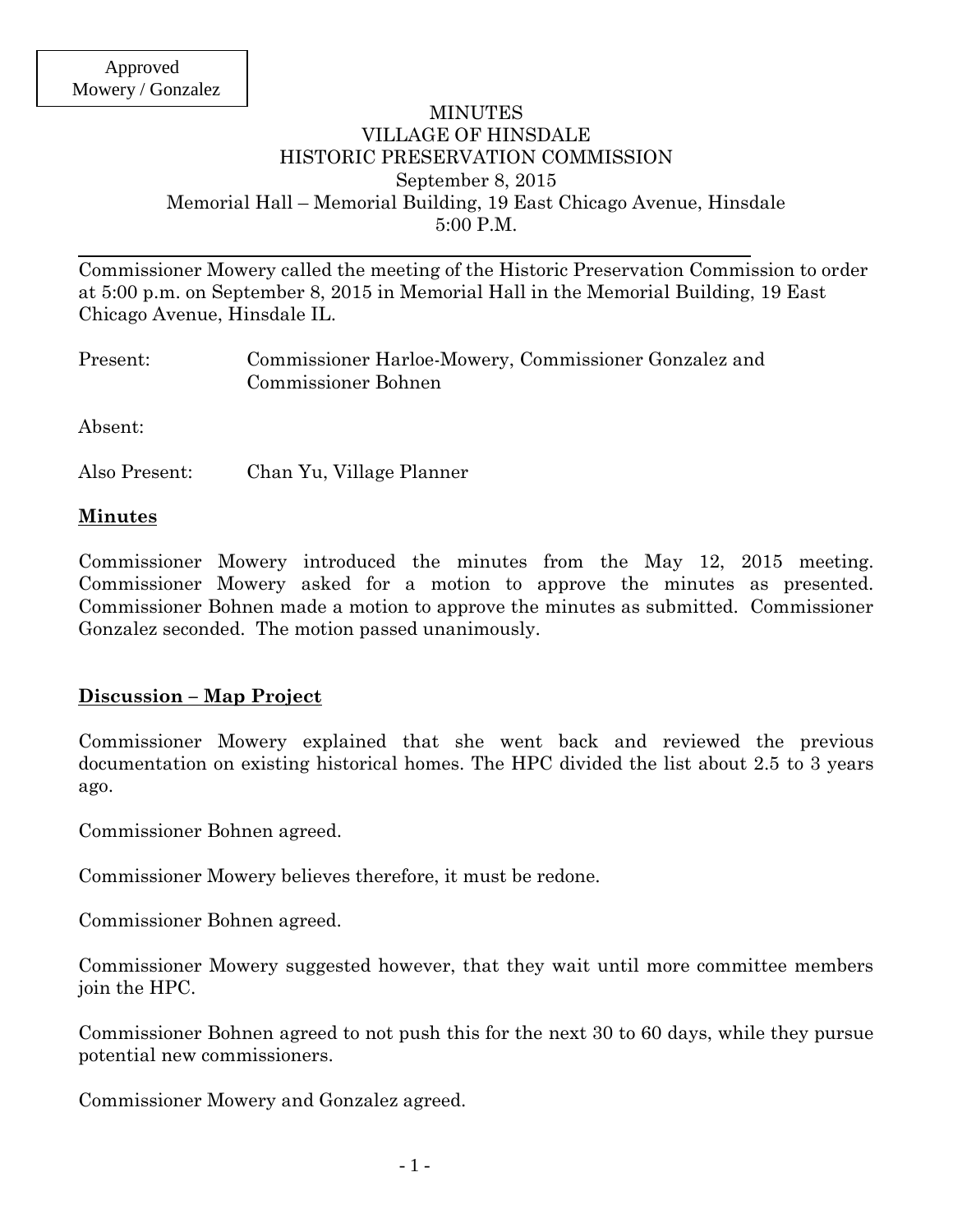Commissioner Mowery asked Village Planner Chan, if he'd be the one the HPC gives the list to.

Chan responded yes, he is the correct person who will upload and populate into a custom Google Map. It's essentially called "geocoding" and can be linked from the HPC webpage, Chan explained.

Commissioner Mowery showed a map from 2002, containing the homes on the historic designated landmarked list, and asked what type of information and format the new map should show. The information on the map indicated the year, architect and address of the homes.

Commissioner Gonzalez and Bohnen said this is fine.

Commissioner Gonzalez mentioned we could certainly update the website as more information trickles in.

Commissioner Mowery asked Chan if he has seen the map.

Chan responded no.

Commissioner Mowery explained that there are only about 50 copies left, and she is happy to give Chan her copy.

Commissioner Gonzalez asked Chan if he could scan it.

Chan responded yes, the Village has equipment to do that.

Commissioner Mowery said the format will appear the same as printed in the map.

Discussion about a blue book of maps ensued, to cross reference with.

Commissioner Mowery reviewed that she'd review the past minutes to pull together the work that's already been completed. She liked the information because the columns of information reflected a map that was divided between the HPC members.

Commissioner Bohnen stated that he is curious to see which homes of the updated list could potentially qualify for their second tier landmark designation.

Commissioner Mowery asked how the HPC sends information out to the residents. She explained it'd be nice if the homeowners could submit their information knowing it could qualify for the designation. She also asked if it'd be possible to post something on the website.

Commissioner Bohnen believes the Hinsdalean may be able to allocate some space for it.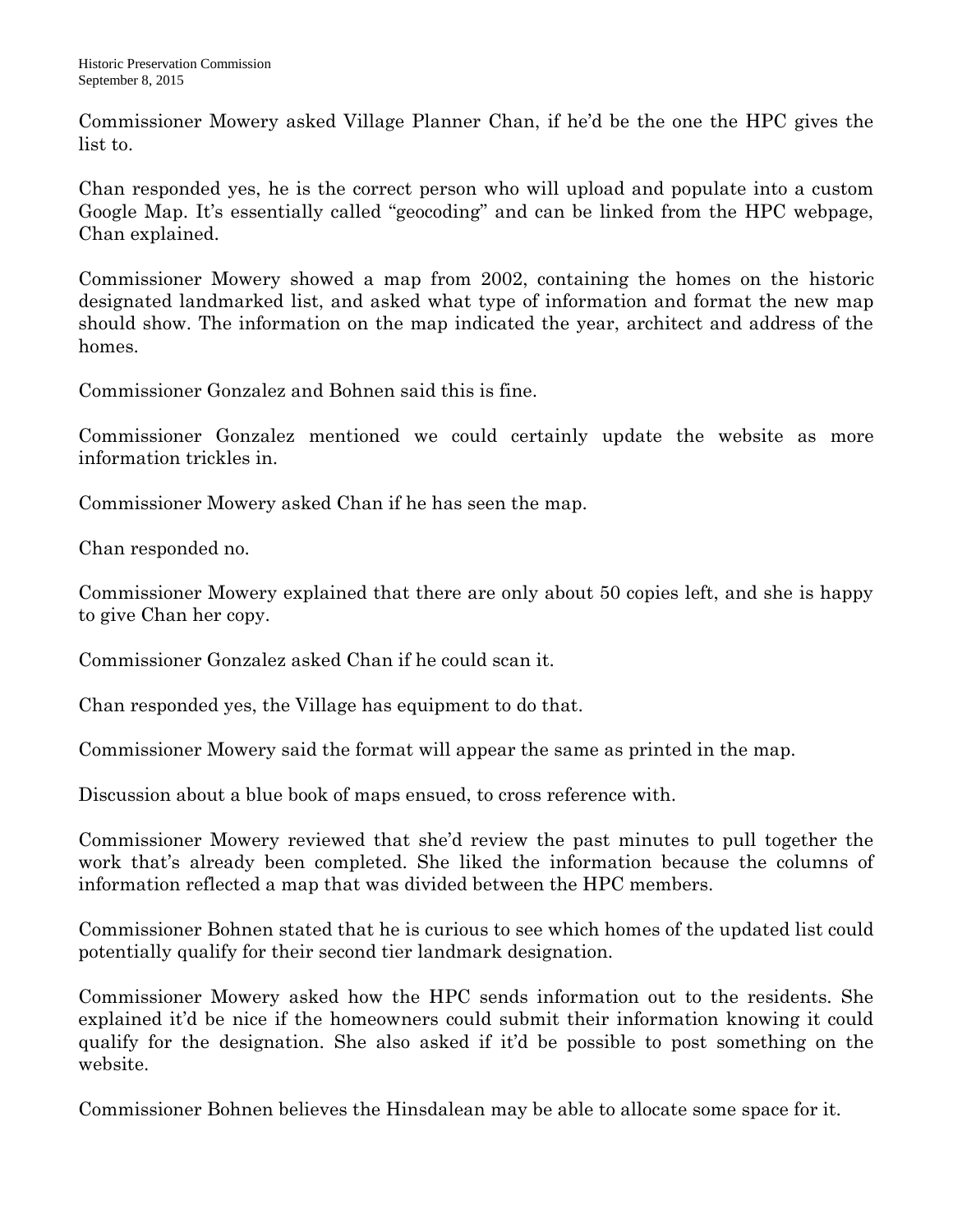More discussion in regards to collecting information ensued.

## **Discussion – Builder/Preservation Breakfast**

Commissioner Mowery introduced the new topic of a potential fall meeting with developers.

Commissioner Bohnen reflected on Commissioner Mowery's remarks at the last meeting and agreed that the HPC should not get into the nature of public relations. Thus, he decided to table the idea.

### **2nd Tier Landmarking**

Commissioner Mowery reiterated the need for a good name for the plaques for this program awards. Some ideas for names included "Hinsdale Heritage Award" and "Historic Preservation Award".

Commissioner Gonzalez suggested "Hinsdale Historical Heritage Award".

Discussion about the size of the plaques and its location on the door frame ensued.

Commissioner Gonzalez suggested possibly using paper to visualize the different plaque sizes.

Commissioner Mowery asked Chan if the Village has any designers that could possibly help with the plaque.

Chan responded that he doesn't think there are any designers at Village Hall.

Commissioner Bohnen mentioned staff at Deep Creek Art (art studio business in downtown Hinsdale) may be able to help. He also said he could give them a call to ask.

Commissioner Bohnen added for the HPC to go around and review plaques to come up with a universal size that would apply to 85% of the award recipients.

Discussion about the potential issues from the size and location of the plaques ensued.

Commissioner Bohnen mentioned he will also ask the Deep Creek Art staff for ideas for the name of the 2nd Tier award.

### **Fence Regulations**

Commissioner Mowery stated that she brought the Village Code for fences.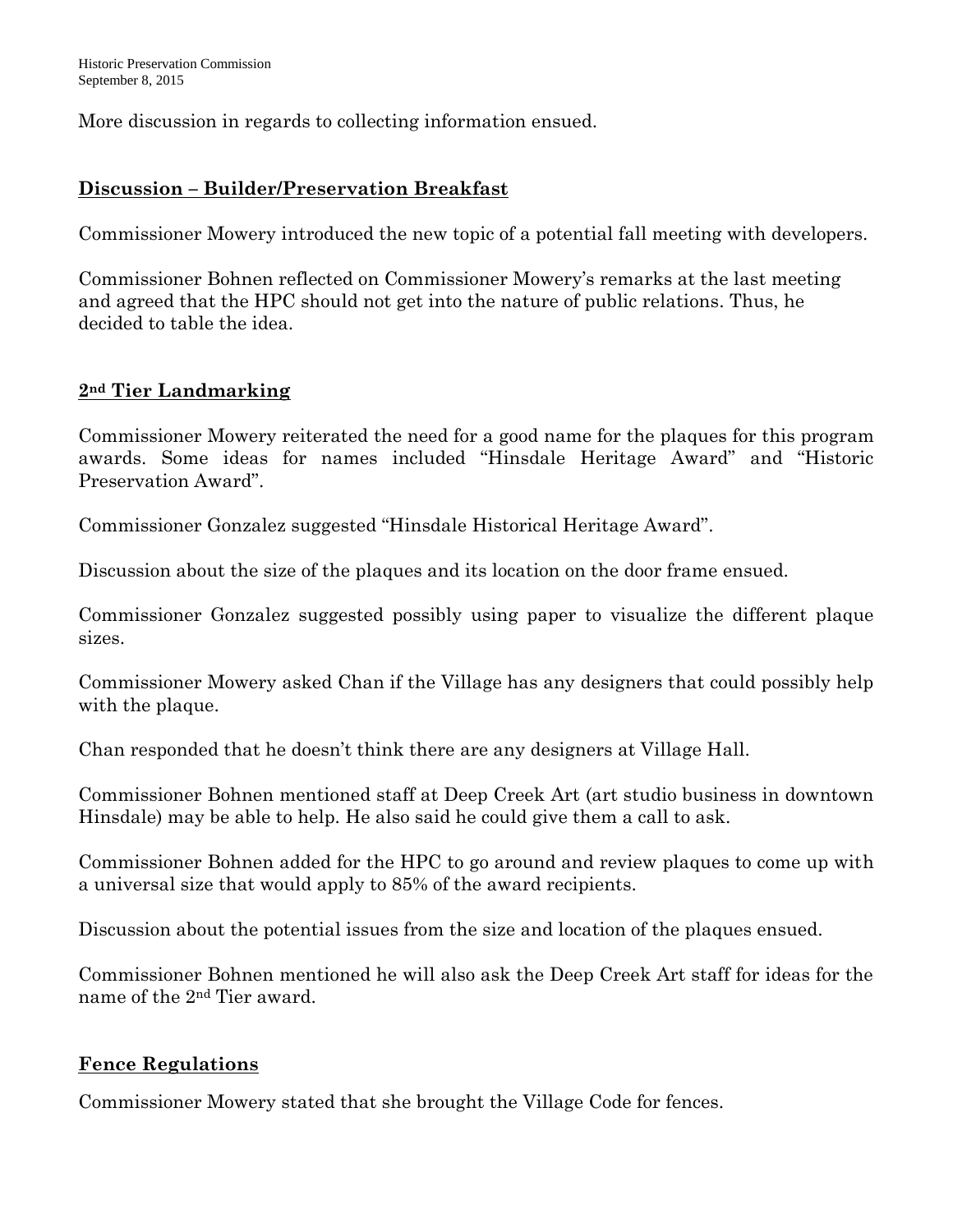Commissioner Bohnen asked Chan if he has the Village code for fences.

### Chan replied yes.

Commissioner Bohnen expressed that it was the HPC's understanding that they need to write a description of where they want the proposed new code directly to the Board of Trustees, and not the Plan Commission. He asked Chan to double check on this.

Chan replied sure.

Commissioner Bohnen asked who should write this. If it is the Village attorney, he'd like Chan to ask him to write it in two or three drafts.

Chan expressed that he believed from past meetings and discussions that the HPC would write it, for staff to add to the agenda.

Commissioner Bohnen replied it's gone back and forth, and it was decided to have only one paragraph.

Commissioner Mowery explained that the HPC needs to give the intent in the language.

Commissioner Bohnen stated that he brought pictures of examples. He also illustrated on a dry erase board, the issue with grade differences and the proposed possible solutions.

Discussion of different scenarios ensued in regards to the proposed additional fence height lengths.

Chan stated that staff is more than happy to write a cover letter to the HPC's future memo.

Commissioner Bohnen stated he will give Chan a one-time draft.

Chan added that he'd like an opinion from the building code staff since fence heights come from the building codes. Moreover, he does not know how the building codes arrived at those height limitations.

Commissioner Bohnen explained it was about 20 years ago, to address picket fences in the front yard and visibility issues. However, the exemption on wrought iron fences was forgotten.

# **FY2015 HPC Budget Discussion for HPC eligible activities**

Chan explained the budget for the HPC is flexible towards accomplishing its mission.

Commissioner Mowery and Gonzalez expressed that's great.